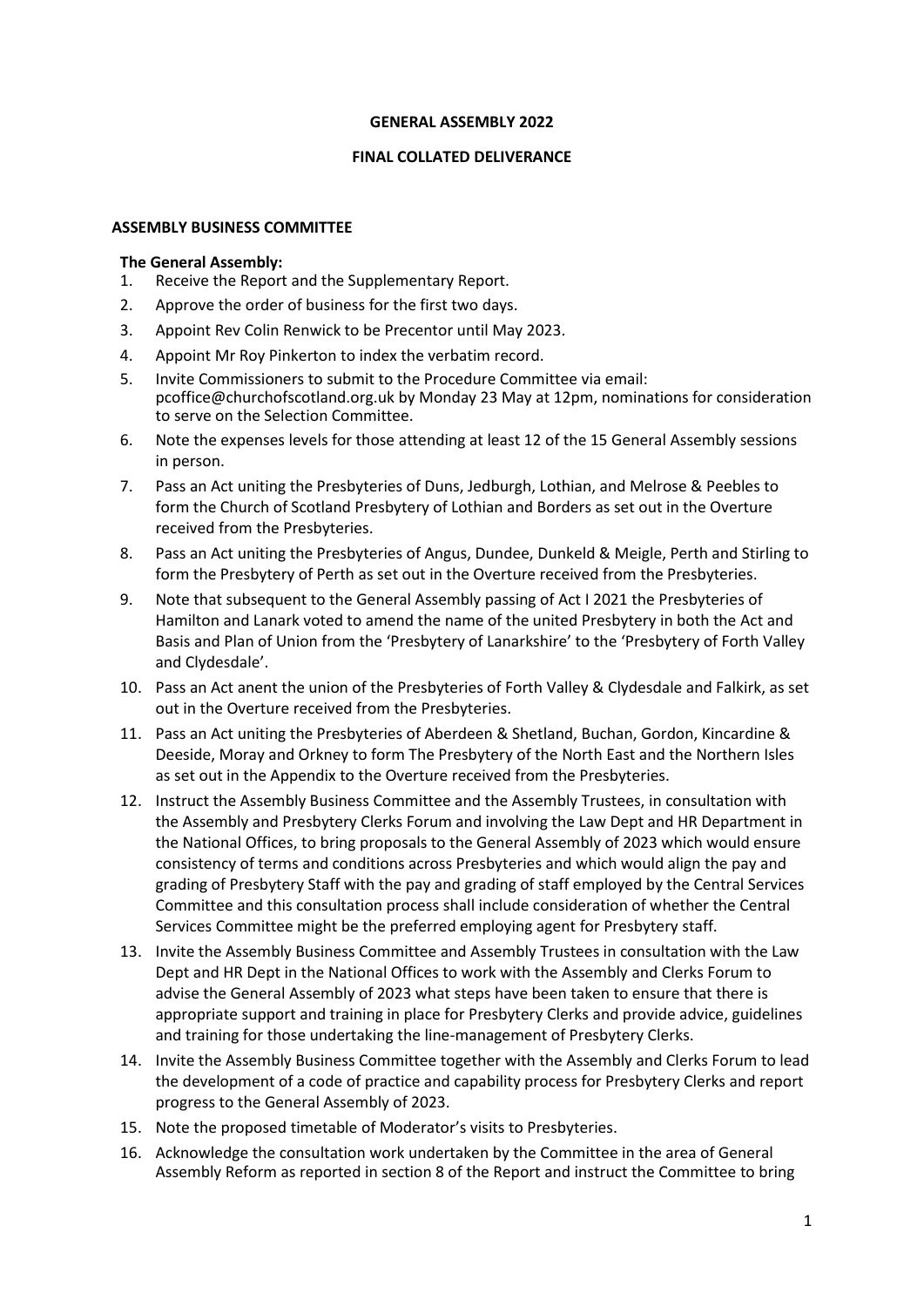in-depth proposals to the General Assembly of 2023.

17. Instruct the Assembly Business Committee and the Legal Questions Committee jointly to determine appropriate arrangements for the meeting of the General Assembly from Saturday 20 May 2023, to be held in Edinburgh in person and with online participation.

# *Scottish Bible Society*

- 18. Give thanks for the ongoing work of the Scottish Bible Society and:
	- a) urge the Scottish Bible Society to pursue its ongoing efforts to address the challenge of global Bible translation and distribution;
	- b) support the Society in its desire to work in partnership with congregations to improve people's experience of the Bible and its impact on their life;
	- c) endorse the Society in its efforts to encourage confidence in the gospel and in providing Scripture resources for mission purposes; and
	- d) commend the Society's global outreach to the generosity of congregations and members.

GEORGE J WHYTE *Cl Eccl Scot*

# **ASSEMBLY TRUSTEES**

- 1. Receive the Report and the Supplementary Report.
- 2. Acknowledge with gratitude the continuing work and ministry of the Church at all levels during the enduring Covid-19 pandemic. (*Section 1*)
- 3. Receive the 2021 Report and Accounts of the Church of Scotland Unincorporated Entities. *(Section 2)*
- 4. Affirm the overriding priority in budget planning to support the maintenance and growth of the local Church and note the continuance of the challenging financial situation facing the Church as a result of the Covid-19 pandemic. *(Section 5)*
- 5. In recognition of the challenges facing many Parish Ministers who live in manses where they have no control in respect of energy efficiency or upgrades and recognising that the remuneration of a Parish Ministers is a stipend plus manse, instruct the Assembly Trustees in consultation with the Faith Nurture Forum and the General Trustees urgently to develop a scheme to support Parish Ministers who find themselves facing hardship with the rise in costs of heating and electricity, using existing funds where possible, to enable them to continue to provide ministry to the Parish to which God has called them; and renew the commitment of the Church to continue to fight poverty in all its many guises wherever it is found and felt.
- 6. Note and acknowledge the differing needs and valued contribution to the Church of Scotland of the Presbyteries furth of Scotland and urge the Assembly Trustees to consider providing an appropriate allowance in the National budget annually for 5 years for the Presbyteries of England and International Charges and report to the General Assembly of 2023.
- 7. Agree to implement the Giving to Grow scheme from 1 st January 2023 *(Section 9)* and approve the proposed Regulations. *(Appendix A*).
- 8. Repeal the Parish Ministries Fund Regulations (Regs IV 2016). *(Section 9.4)*
- 9. Approve the amendments to the Regulations for Contributions from Congregations in the Presbytery of International Charges (Regs V 2016) and the Regulations for Allocations in Local Ecumenical Partnerships (2007) (Appendix C) for use from the 1st January 2023, and in the case of the Regulations for Contributions from Congregations in the Presbytery of International Charges (Regs V 2016), also by adding the following additional amendments:
	- 1) In paragraph 1 replace "Ministries & Mission Contribution" with "a Contribution under the Congregational Contributions 'Giving to Grow' Regulations (Regs ZZ 2022)".
	- 2) Amend paragraph 2 by replacing "Stewardship and Finance Department" with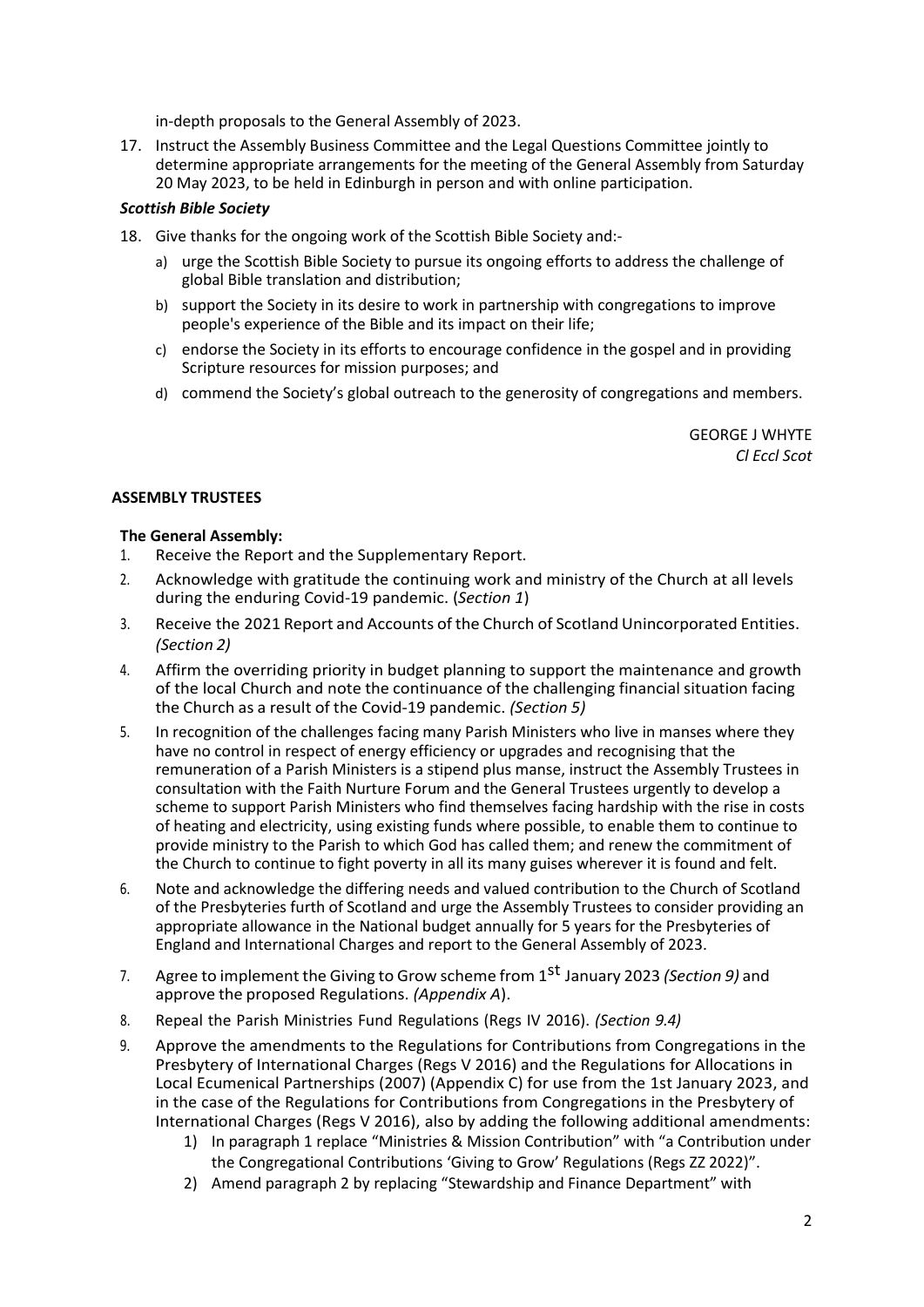"Presbytery" and by adding at the end "and Presbytery shall pay the total Contribution to the Stewardship and Finance Department in ten or twelve equal monthly instalments during the financial year by bank standing order."

- 3) Delete paragraph 8(e) and substitute "Half of all gross income in excess of £10,000 received from outside agencies for the use of premises."
- 4) Insert new paragraph 8(f) in the following terms: "Net income raised through giving online or through other digital means" and renumber paragraph 8(f) as 8(g).
- 5) Amend the paragraph at the end of paragraph 8 by adding before the words "grants from the Salvesen Trust", the words "all grant income, including".
- 6) In paragraph 10 delete the words "Ministries and Mission".
- 7) In paragraph 11 delete the words "Council of Assembly" and substitute "Assembly Trustees".
- 8) Delete paragraphs 14, 15 and 16 and substitute the following, renumbering thereafter:

## "**Appeals**

The Governance Group of the Assembly Trustees shall appoint a Panel to adjudicate on any appeals from Congregations relating to the application of paragraph 8 above. Appeals on any other grounds shall not be permitted. (Full details of the appeals process are available from the Church of Scotland website.)"

- 9) Delete the first sentence of paragraph 17.
- 10) Delete paragraph 18.
- 11) Add the following two paragraphs at the end:

# "**Transition Funding**

1. The sum total of increases in Contributions for Congregations within a Presbytery between the last year of the previous Contribution system (2022) and that current year's requirement, will be made available as Transition Funding to Presbytery. This will be communicated when the list of proposed Contributions is issued to Presbytery. This funding will be available annually, for the first three years (i.e. in the years 2023 – 2025) of this Giving to Grow contribution system.

2. This transition funding may be used by the Presbytery to reduce the proposed Contributions for individual Congregations before these are finalised for the following year. This will be charged to the Church of Scotland General Fund." (*Section 9.3)*

- 10. Repeal the Pilot Presbytery Staffing Fund Regulations (Regs V 2011). *(Section 9.4)*
- 11. Encourage Kirk Sessions to engage with the Christian Aid, CrossReach and ecumenical partners' promotion of legacy giving in September 2022. *(Section 12.4)*
- 12. Encourage Presbyteries and Kirk Sessionsto use the National Stewardship Team as a resource to help congregations steward their resources in line with their vision and mission plans. *(Section 12.5)*
- 13. Instruct the Assembly Trustees, working in the terms outlined in Section 13 of the Report, to bring to the General Assembly of 2023 detailed descriptions and remits and finalised titles for an Active Faith Leadership Team and the following Programme Groups:- *(Section 13)*
	- a. Mission
	- b. People & Training
	- c. Public Life & Global Justice
	- d. Resource & Presence
- 14. Instruct the Trustees to work with the Nomination Committee and Presbyteries to enable the Nomination Committee to bring names of nominees for the leaders and members of the Active Faith Leadership Team and each of the Programme Groups to the General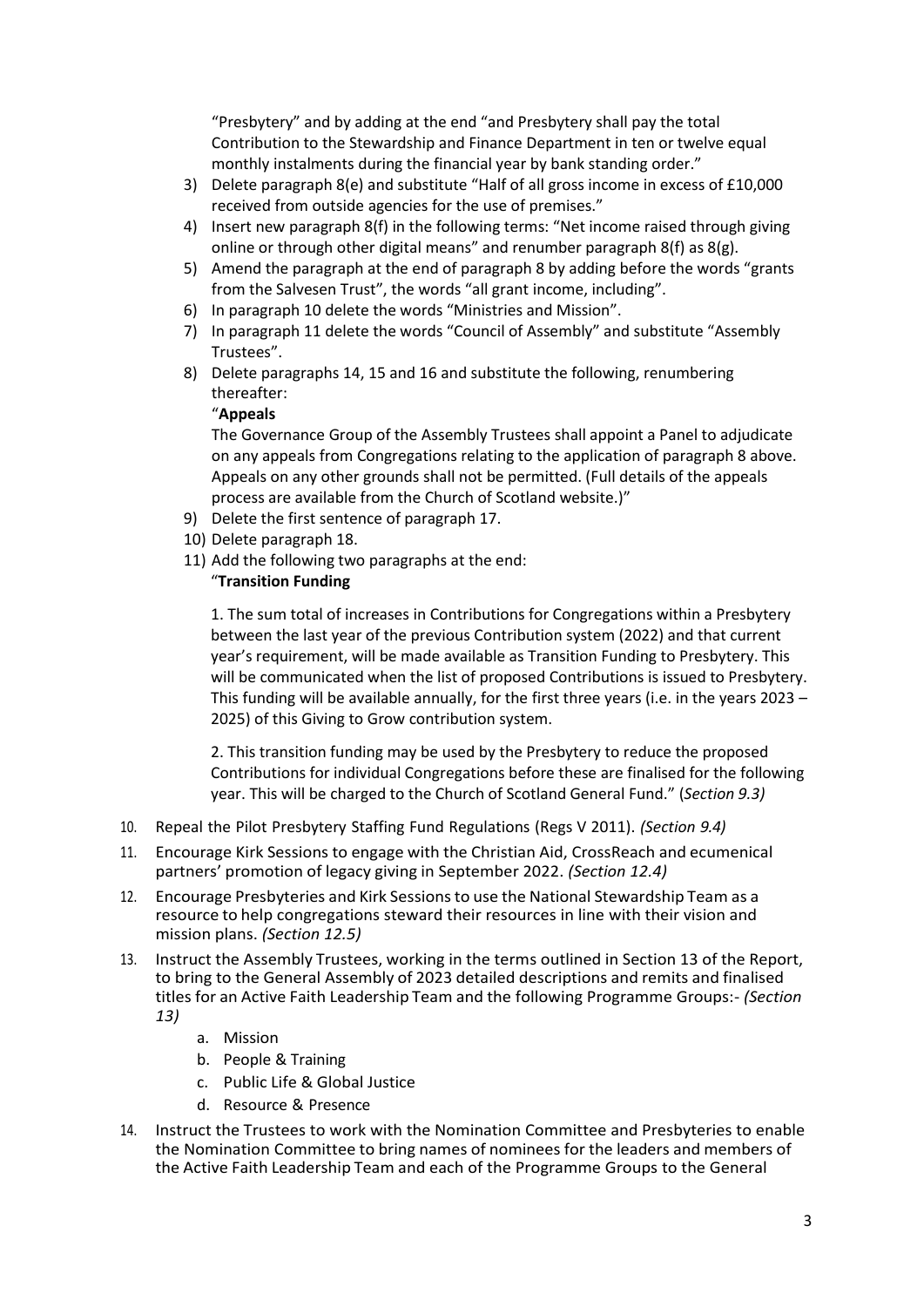Assembly of 2023. *(Section 13)*

- 15. Affirm the faithful and dedicated work of the Faith Nurture Forum and Faith Impact Forum since their inception in January 2020, the leadership of those Forums and the commitment of their members and commend their continuing involvement in the development of the Faith Action Programme. *(Section 13)*
- 16. Instruct the Trustees, working in the terms outlined in Appendix E, Section 9 of the Report, to bring to the General Assembly of 2023 detailed proposals for the Ecumenical Relations Committee and the Theological Forum in relation to the structural arrangements for the Faith Action Programme, whilst retaining their direct accountability to the General Assembly. *(Appendix E, Section 9).*
- 17. Note the Vision Statement which frames the discussion around the Review of Initial Training for the Ministry of Word and Sacrament *(Appendix D),* agree the principles for ministerial education and training outlined in Section 14 of the Report and authorise the Faith Nurture Forum to take further the initial engagement with current academic providers and others as necessary in order to ensure the best possible infrastructure and curriculum for ministry formation. *(Section 14)*
- 18. Instruct the General Trustees, jointly with the Assembly Trustees, the Legal Questions Committee and the Faith Nurture Forum, to review current law and practice with a view to bringing legislation to General Assembly 2023 that would allow greater flexibility in relation to the allocation of the sale proceeds of properties found to be surplus to requirements following the dissolution of a congregation or the union of one or more congregations and exploring with the encouragement and support of Presbytery whether some monies might be released for mission, and provide a transparent process with adequate criteria by which decisions on the use of such funds are made. *(Section 22)*
- 19. Approve the amended remit of the Audit Committee. *(Section 23.5)*
- 20. Approve the amended Constitution and Remit of the Assembly Trustees. *(Section 23.6)*
- 21. Note the revised Job Description for the post of Principal Clerk as set out in recruitment pack **[https://churchofscotland.org.uk/about-us/general-assembly/redirects/principal-clerk](https://churchofscotland.org.uk/about-us/general-assembly/redirects/principal-clerk-recruitment-pack)[recruitment-pack](https://churchofscotland.org.uk/about-us/general-assembly/redirects/principal-clerk-recruitment-pack)**, ratify the appointment of Rev Fiona Smith as Associate Principal Clerk from the 19th April and appoint her as Principal Clerk to the General Assembly with effect from 1st July 2022. (Section 24)
- 22. Approve the change in membership numbers for the Committee on Chaplains to Her Majesty's Forces. (Section 25)
- 23. Approve the appointment of Ian Forrester QC, Gillian Paterson, minister of Wellesley Parish Church and Norman Smith, minister of Granton Parish Church, as Assembly Trustees for full terms; also approve the appointment of Jennifer MacDonald as an Assembly Trustee for an initial term of one year to complete the term of Linda Irvine, renewable thereafter for a full term.
- 24. Note the budget for 2023 and the indicative budgets for 2024 to 2027. *(Section 2 and Appendices 1 and 2)*
- 25. Approve the arrangements proposed in respect of the Pioneer Mission Fund. *(Section 5)*
- 26. Repeal the Growth Fund Regulations (Regulations I 2019) and pass the Seeds for Growth Fund Regulations set out in Appendix 3.
- 27. Discharge with thanks the members of the Seeds for Change Committee.

GEORGE J WHYTE *Cl Eccl Scot*

## **COMMITTEE ON OVERTURES AND CASES**

- 1. Receive the Report.
- 2. Convert into a Standing Law of the Church the Overture Amending the Church Courts Act (Act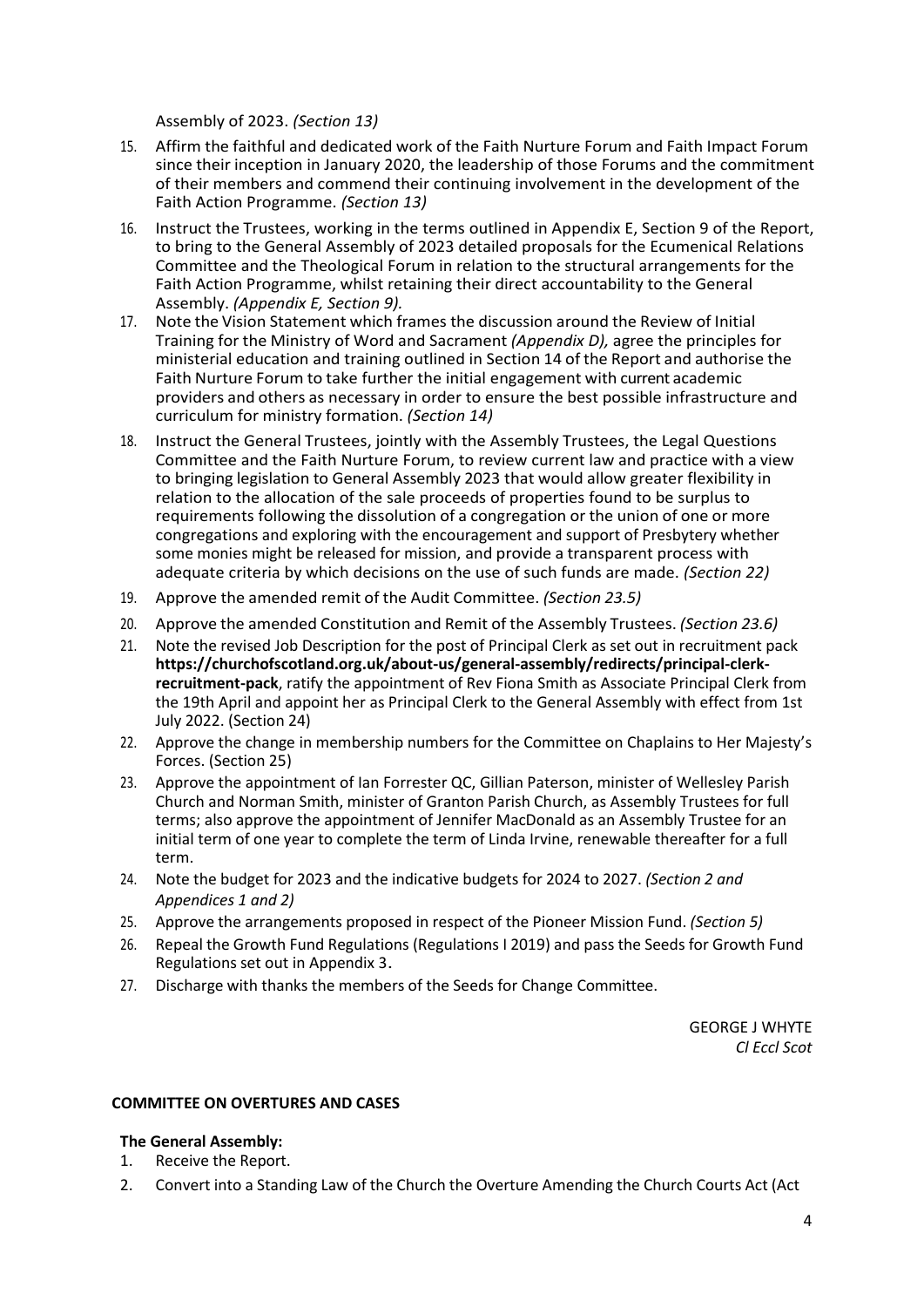III 2000) as printed in Appendix C.

3. Convert into a Standing Law of the Church the Solemnisation of Same-Sex Marriage Overture as printed at Appendix D.

> GEORGE J WHYTE *Cl Eccl Scot*

## **LEGAL QUESTIONS COMMITTEE**

- 1. Receive the Report.
- 2. Amend Standing Orders as detailed in (i) section 2 and Appendix A of this Report, (ii) section 4 and Appendix B of the Report of the Assembly Business Committee and (iii) the Supplementary Report of the Assembly Business Committee. *(Section 2 – Amendments to Standing Orders)*
- 3. Agree to send the draft Church Courts Act as set out in Appendix B to Presbyteries for consultation and direct that comments be sent to the Principal Clerk by 31 December 2022. *(Section 3 – Draft Church Courts Act & Appendix B)*
- 4. Instruct the Committee, in consultation with the Faith Nurture Forum and the Theological Forum, to explore whether Readers be permitted to apply for permission to officiate at marriage ceremonies and report to the General Assembly of 2023 with proposals as required.
- 5. Instruct the Committee, in consultation with the Faith Nurture Forum and the Theological Forum, to undertake a review of the Ministers and Deacons in Same Sex Marriages and Civil Partnerships Act (Act I 2015) and to report to a future General Assembly. *(Section 4 – Same Sex Marriage)*
- 6. Instruct the Committee to continue with the development of Presbytery Review, bringing the principles of Presbytery Review to the General Assembly of 2023 for approval before bringing a Presbytery Review Act to the General Assembly of 2024. *(Section 5 – Presbytery Review)*
- 7. Pass an Act amending the Presbytery Mission Plan Act (Act VIII 2021) as set out in Appendix D. *(Section 7 – Aspects of the Presbytery Mission Plan Act)*
- 8. Pass an Act amending the Appeals Act (Act I 2014) as set out in Appendix E. *(Section 8 – Appeals Act drafting)*
- 9. Pass an Act amending the Intimation of Appeals Act (Act VI 2004) as set out in Appendix F. *(Section 8 – Appeals Act drafting)*
- 10. Pass an Act amending the Commission of Assembly Act (Act VI 1997) as set out in Appendix G. *(Section 9 – Assembly Online)*
- 11. Note that the following arrangements have proved useful:-
	- (a) the Vacancy Protocol and the arrangements for Presbyteries and Kirk Sessions to meet and vote by video- conferencing or audio-conferencing, agreed by the Commission of Assembly on 7 July 2020,
	- (b) the three Protocols agreed by the General Assembly of October 2020 (the Congregational Meetings on Bases of Adjustment Protocol, the Congregational Meetings for Adopting the Unitary Constitution Protocol and the Congregational Meetings on Sale or Disposal of Church Buildings Protocol),
	- (c) the arrangementsfor Financial Boardsto meet and vote by video-conferencing or audio-conferencing agreed by the General Assembly of October 2020, and
	- (d) the arrangements agreed by the General Assembly of 2021 in relation to appointments and elections to Congregational Boards;
	- and, therefore, continue all of these arrangements asrequired until the General Assembly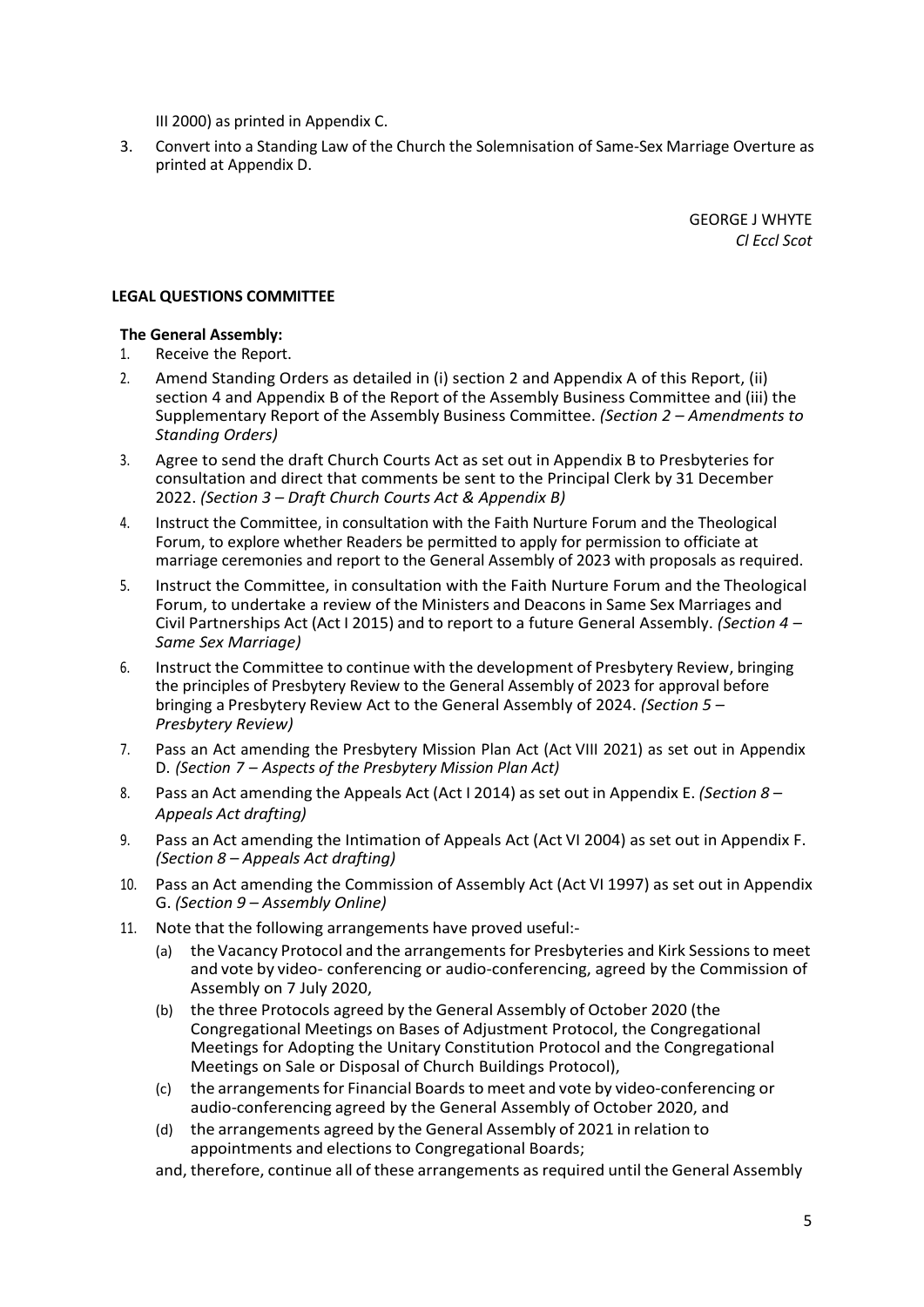of 2023, provided that in the case of the Congregational Meetings on Bases of Adjustment Protocol, this shall be read as relating to section 10.2 of the Presbytery Mission Plan Act (Act VIII 2021). *(Section 10 – Covid-19 Protocols)*

- 12. Pass an Act amending the Discipline Act (Act I 2019) as set out in Appendix H. *(Section 11 – The Discipline Act)*
- 13. Repeal the Licensing of Probationers Act (Act XI 1932), the Trials for Licence Act (Act VIII 1936) and the Ministerial Staffing in the Presbytery of Shetland Regulations (Regs VI 2007). *(Section 12 – Repeal of legislation)*
- 14. Instruct Kirk Sessions to take steps to adopt a conflict of interest policy in the form prepared by the Law department (with any future changes which may be made to the style policy to reflect changing guidance or best practice) as soon as may be practicable and in any event by 31 December 2022. *(Section 13 – Conflict of interest policy)*
- 15. Instruct the Committee in consultation with the Faith Nurture Forum to review Standing Order 35 on youth representatives in light of General Assembly Reform and also Presbytery Reform and to bring proposals as to an amended Standing Order 35 to the General Assembly of 2023.

GEORGE J WHYTE *Cl Eccl Scot*

## **ECUMENICAL RELATIONS COMMITTEE**

# **The General Assembly:**

- 1. Receive the Report.
- 2. Commend *Koinonia: God's Gift and Calling*, the report of the International Reformed-Anglican Dialogue, to the wider Church and, in particular, to the *Columba Declaration* Contact Group and the *Saint Andrew Declaration* Working Group *(Section 2).*
- 3. Approve the *Declaration of Friendship* between the Church of Scotland and the Catholic Church in Scotland *(Section 3, 3.5.2)*.
- 4. Subject to the approval of the Scottish Catholic Bishops' Conference, name the Declaration of Friendship 'The Saint Margaret Declaration'.
- 5. Welcome the participation of an increasing number of churches in the Scottish Church Leaders' Forum and other ecumenical bodies in Scotland, and encourage the further development of an effective and coherent ecumenical network *(Section 6).*
- 6. Thank Mr Bob Fyffe, former General Secretary of CTBI, and Rev Dr Paul Goodliff, former General Secretary of CTE for their service, and welcome Dr Nicola Brady and Bishop Mike Royal as their respective successors *(Sections 8 and 9).*
- 7. Approve the delegates to Assemblies, Synods and Conferences of other Churches, and the appointment of representatives to Ecumenical Bodies, as detailed in Appendix 2.

GEORGE J WHYTE *Cl Eccl Scot*

## **THEOLOGICAL FORUM**

- 1. Receive the Report.
- 2. Commend the Report "The Earth is the Lord's: A Theological Account of Creation Care" to congregations forstudy and instruct the Faith Impact Forum to provide opportunities and resources to aid reflection, conversation and response. *(Section 3; Appendix 2)*
- 3. Receive the Report "The Confessional Position of the Church of Scotland: Proposals for Reform" as a response to the instruction given by the General Assembly of 2021. *(Section 2; Appendix 1)*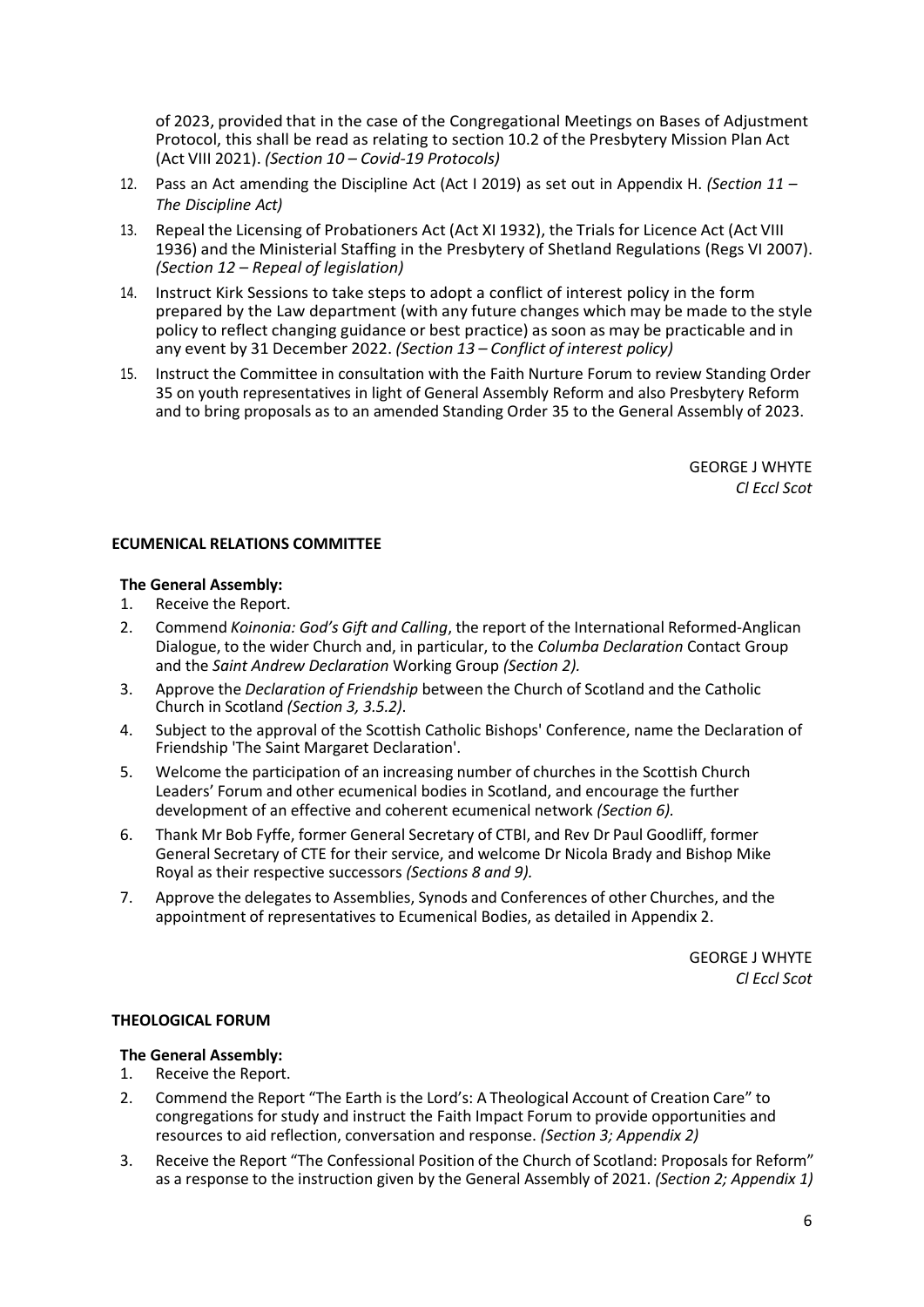- 4. Instruct the Faith Nurture Forum and the Theological Forum to introduce teaching on the confessional position of the Church and the vows of office holders for those entering into recognised ministries and eldership. *(Appendix 1, Section 4.3)*
- 5. Approve in principle the proposals for creating a Book of Confessions and corresponding changes to the vows and subscription of office holders, and instruct the Theological Forum and the Legal Questions Committee to bring an Overture effecting these changes to the General Assembly of 2023. *(Appendix 1, Sections 4.4 & 4.6)*
- 6. Instruct the Theological Forum, in consultation with other relevant parties, to prepare a Report with recommendations for a future General Assembly on a theological and missiological understanding and practice of church membership,

## **CHURCH OF SCOTLAND INVESTORS TRUST**

## **The General Assembly:**

- 1. Receive the Report.
- 2. Appoint Mr R D Burgon as Chairman of the Investors Trust from 1 June 2022.
- 3. Reappoint Ms E Crichton as a member and as Vice-Chairman of the Investors Trust from 1 June 2022.
- 4. Approve the reappointment of Mr M G S Yuille and Mr J G Wilson as members of the Investors Trust from 1 June 2022.
- 5. Approve the appointment of Mr I Blair and Mr A Richmond as members from 1 June 2022.
- 6. Receive the Annual Report and Financial Statements of the Investors Trust for 2021.

GEORGE J WHYTE *Cl Eccl Scot*

#### **CHURCH OF SCOTLAND PENSION TRUSTEES**

## **The General Assembly:**

- 1. Receive the Report.
- 2. Approve the appointment of Gillian Graham and Gordon Taylor as Employer Nominated Trustees of all three Schemes.

GEORGE J WHYTE *Cl Eccl Scot*

## **THE CHURCH OF SCOTLAND TRUST**

- 1. Receive the Report and thank the members of the Trust for their diligence.
- 2. Appoint Mr Leon Marshall as Chairman from 1 June 2022.
- 3. Appoint Mrs Morag Angus as Vice-Chairman from 1 June 2022.
- 4. Re-appoint Mr Angus Bethune and the Very Rev Dr John P Chalmers as members of the Trust from 1 June 2022.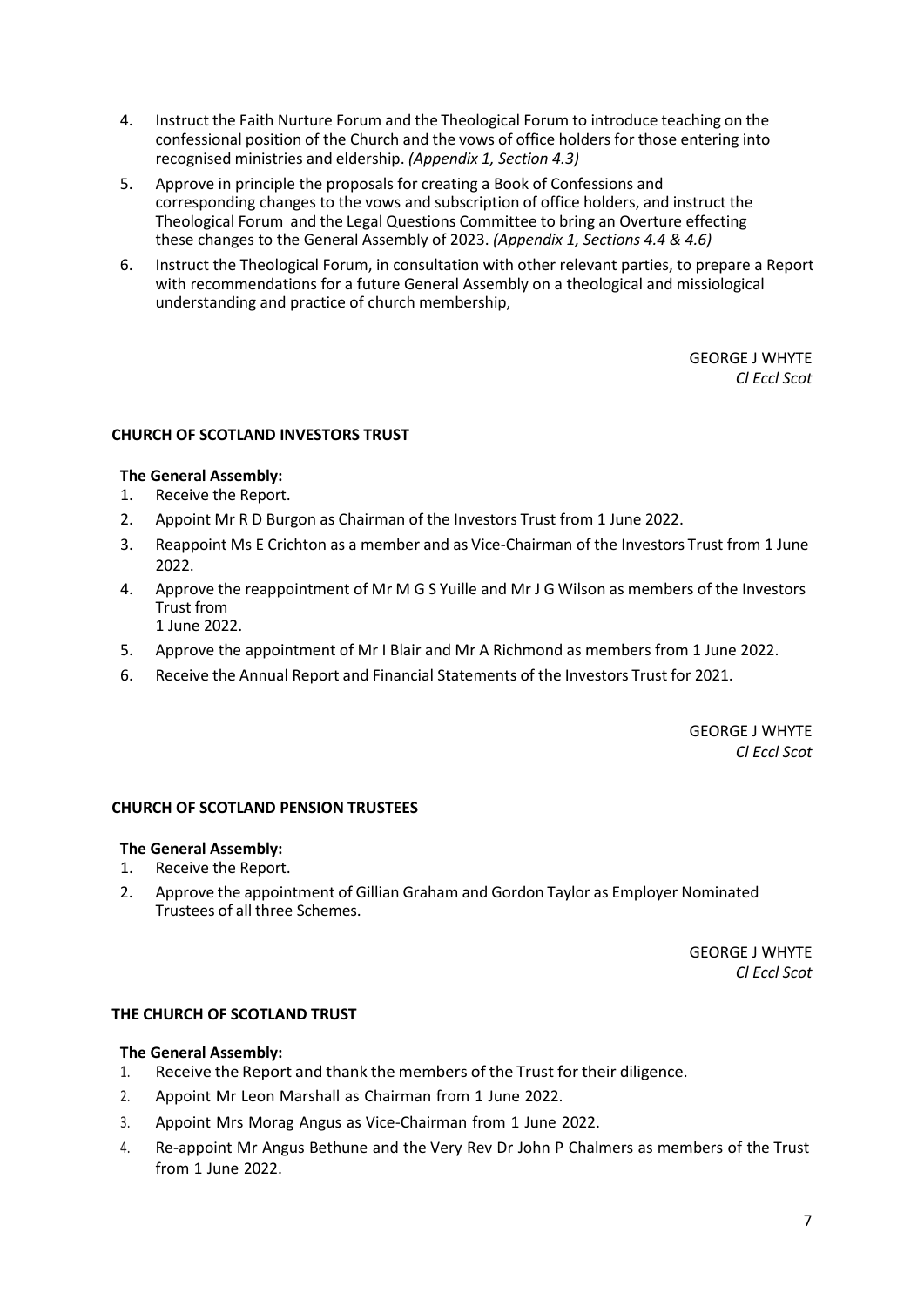- 5. Thank Mr W F Stuart Lynch for his 26 years' service to the Trust and Rev Iain Cunningham for his 6 years' service to the Trust.
- 6. Appoint Mrs Valerie Macniven as a member of the Trust from 1 June 2022.

#### **CHURCH HYMNARY TRUSTEES**

#### **The General Assembly:**

1. Receive the Report.

GEORGE J WHYTE *Cl Eccl Scot*

#### **DELEGATION OF THE GENERAL ASSEMBLY**

#### **The General Assembly:**

- 1. Receive the Report and thank the Delegation for its work.
- 2. Continue the appointment of the Delegation with the same powers as hitherto the Principal Clerk of the General Assembly to be Chair, the Depute Clerk of the General Assembly to be Vice-Chair and the Solicitor of the Church to act as Secretary.

GEORGE J WHYTE *Cl Eccl Scot*

## **FAITH IMPACT FORUM**

## **The General Assembly:**

1. Receive the Report and the Supplementary Report.

## **Safeguarding the Integrity of Creation**

- 2. Instruct the Forum, in partnership with the Assembly Trustees, General Trustees, Social Care Council and Eco- Congregation Scotland, to continue to develop plans and activities towards meeting a 'Net Zero by 2030 Strategy' and to report to the General Assembly in 2023. *(Section 3)*
- 3. Call upon the UK Government to levy urgently a windfall tax on oil and gas companies in order to address the crisis of fuel poverty across the UK.
- 4. In view of the call from the UN and International Energy Agency to recognise that there can be no new oil and gas developments if we are to limit global heating to 1.5 degrees Celsius, call upon the UK Government to grant no further licenses for new fossil fuel exploration or extraction.
- 5. Instruct the Forum to work with congregations (particularly in Priority Areas) and with partner organisations on advocacy and practical action to address the growing crises of fuel poverty and energy insecurity.

## **Global Justice and International Partnerships**

- 6. Give thanks for the life and witness of Mission Partners who have died, acknowledge with gratitude those who have completed their period of service overseas, and uphold in prayer all who continue to serve. *(Section 4)*
- 7. Urge the UK Government to do more to ensure Covid-19 vaccines are available throughout the world, particularly in resource poor countries, and instruct the Forum to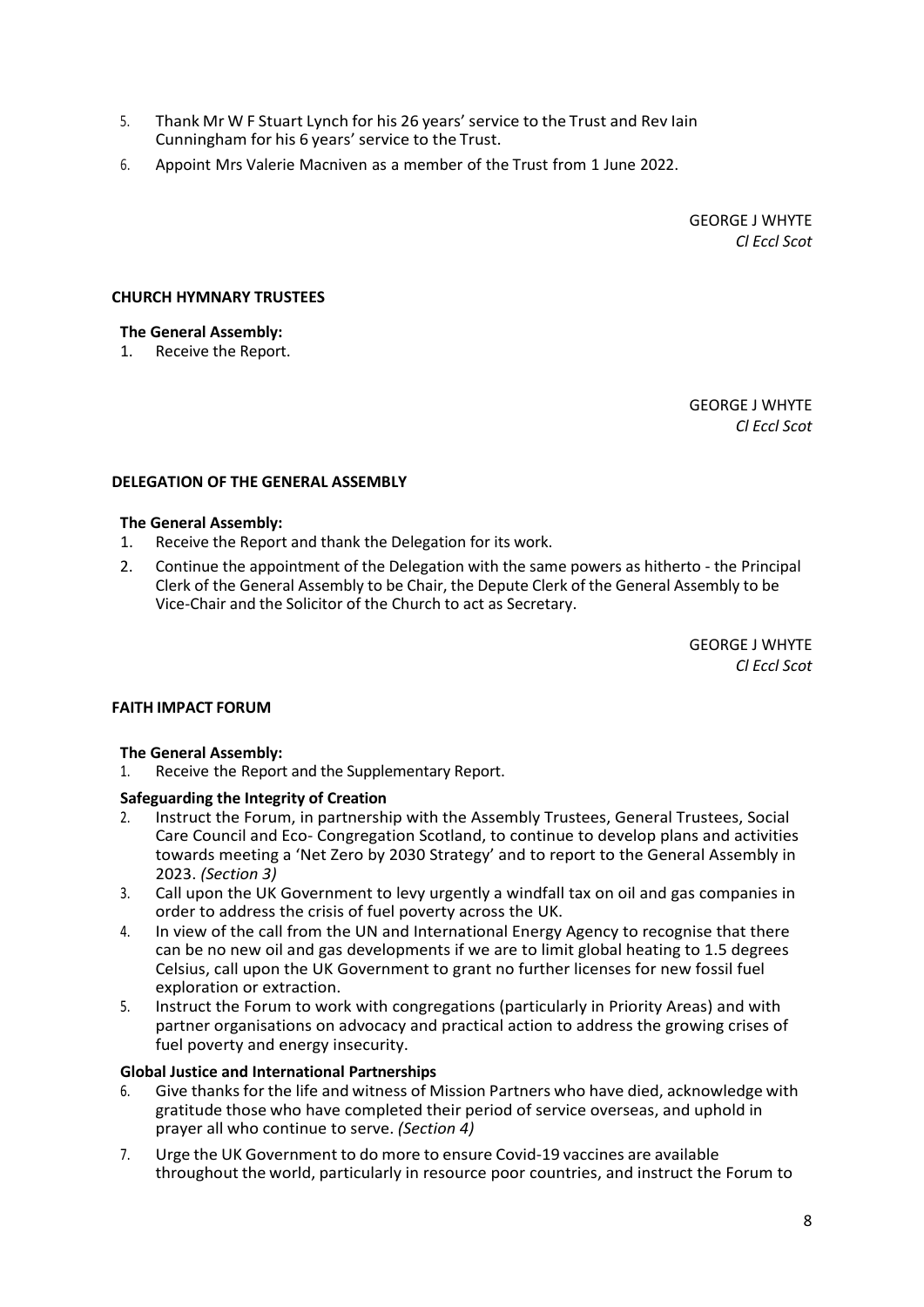make representations and to promote this campaign with church members. *(Section 4.1)*

- 8. Instruct the Forum to share with congregations and Presbyteries the work of Mediterranean Hope and other international partners providing humanitarian and integration support to displaced people, and promote opportunities for local churches to respond with prayer, action and giving. *(Section 4.2)*
- 9. Instruct the Forum to continue to support work with asylum seekers and refugees, alongside Scottish Faiths Action for Refugees, and encourage congregations to participate in the 'Faithful Welcome' project and to explore Community Sponsorship so that they may be directly involved in refugee resettlement. *(Section 4.6)*
- 10. Commend the Korea Peace Appeal and instruct the Forum to promote the appeal to church members and congregations for them to sign as part of the effort to bring an end to the Korean War. *(Section 4.8)*
- 11. Note the report of the All-Party Parliamentary Group for Pakistani Minorities: Abductions, Forced Conversions, and Forced Marriages of Religious Minority Women and Girls in Pakistan; instruct the Forum to continue to engage with ecumenical and international partners on the issue and to provide resources to encourage church members to write to MPs urging the UK Government to implement the Report's recommendations. *(Section 4.9)*
- 12. Commend to congregations this year's Stamp Appeal which will support the Church in Lebanon in its ministry. *(Section 4.10)*
- 13. Commend to the prayers of the church the members, ministers and leaders of the Presbyterian Church of Myanmar who continue to worship and witness to the gospel of Jesus Christ in a context of conflict and danger and instruct the Forum to write to Her Majesty's Government urging the use of diplomacy and sanctions in order that the elected government of Myanmar be reinstated.

#### **Interfaith Relations**

- 14. Commend the ongoing dialogue and collaborative effort with the Office of the Chief Rabbi to produce a Jewish-Christian glossary to shed light on divergent uses and understandings of theological and political terms that relate to the Holy Land. *(Section 5.1)*
- 15. Note with concern that Islamophobia remains widespread in the UK, and in line with other faith-based, social, political and governmental organisations, adopt for internal use the All-Party Parliamentary Group's (APPG) definition of Islamophobia, and its guidelines, to aid the Church of Scotland in challenging Islamophobia. *(Section 5.2)*

## **Societal and Political Issues**

- 16. Endorse the definition of Conversion Therapy as outlined in the 'Memorandum of Understanding on Conversion Therapy in the UK', noting that the Methodist Conference have supported and adopted this definition and the Church of England General Synod have endorsed a similar statement; urge the Scottish Government to ban Conversion Therapy and instruct the Forum to make representations to the Scottish Government and Scottish Parliament. *(Section 7.3)*
- 17. Instruct the Forum, in consultation with CrossReach and others, to report to the General Assembly of 2023 on issues relating to drugs and substance use. (*Section 7.4*)
- 18. Instruct the Forum to convene a cross-Church group to explore the benefits and opportunities afforded to the Church of Scotland by digital technologies and to support congregations in their utilisation of these. (*Section 7.8*)
- 19. Following the publication of the paper 'Apologising for Historic Wrongs' produced by the Theological Forum, acknowledge and regret the terrible harm caused to all those who suffered from accusations and prosecutions under Scotland's historic witchcraft laws, the majority of whom were women, and apologise for the role of the Church of Scotland and the General Assembly in such historical persecution.

## **Ukraine**

20. a) Condemn the Russian invasion of Ukraine.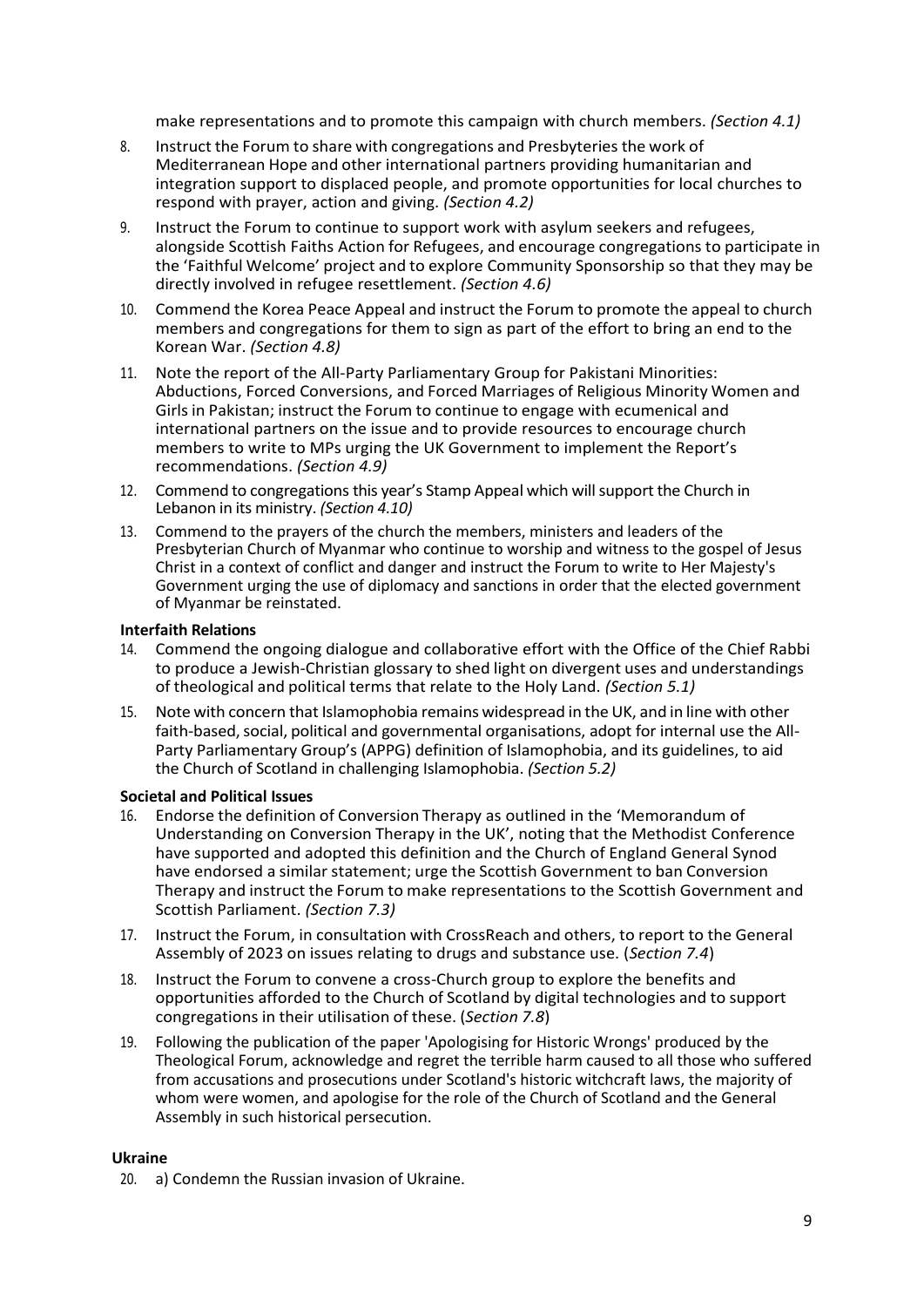b) Call for an immediate ceasefire and urge all parties, supported by the international community, to negotiate a just and peaceful solution which respects human rights, democracy and the rule of law.

c) Urge prayer across the Church of Scotland:

- for the people of Ukraine suffering under war.
- for wisdom among the leaders of the nations and all who work for justice and truth, and who keep open the horizon of reconciliation and peace.
- for the generosity of the Church in supporting the spiritual and humanitarian efforts of the local partner churches for those afflicted by war.
- to strengthen all those working in response to human need in Ukraine and other places around the world afflicted by war and violence, and for those working to welcome refugees.

d) Condemn any Russophobia and discrimination against Russian citizens living and working in Scotland.

e) Encourage members of the Church who wish to host refugees to register with the Homes for Ukraine scheme run by the UK Government, under the aegis of the Scottish Government as a 'super sponsor'.

f) Instruct the Forum to continue to respond to developments in the war in Ukraine, and to raise issues with the Scottish and UK Governments, with ecumenical partners, and with Reformed church partners around the world.

> GEORGE J WHYTE *Cl Eccl Scot*

#### **FAITH NURTURE FORUM**

- 1. Receive the Report and the Supplementary Report.
- 2. Instruct the Forum to continue work on the Capability framework *(Section 2.1) (Appendix 1).*
- 3. Adopt the Code of Professional Practice and Good Conduct for the Ministries of the Church of Scotland as a standard to which all those involved in the recognised ministries of the Church should be expected to adhere *(Section 2.2) (Appendix 2).*
- 4. Instruct the Forum to update the relevant Handbooks with the revised Code of Conduct at the earliest opportunity, make an electronic copy available on the Ascend website, and alert all those engaged in the recognised ministries of the Church to the revised Code by email.
- 5. Invite comment on the working of the Vacancy Procedure Act (Act VIII 2003) with submissions being emailed to **VacancyAct@churchofscotland.org.uk** *(Section 2.6)*.
- 6. Pass the Act amending the International Presbytery Act (Act II 2016), as amended, as set out in the Appendix, subject to amending the proposed paragraph 1(2) in Schedule 2 of the Act to insert after "denomination of origin" the words "or where the minister is judicially suspended for a period of six months or more".
- 7. Call the Church to pray, recognising:
	- Our complete dependence on God;
	- The many problems, questions and issues raised throughout the Church by the Presbytery Mission Planning Process; and
	- The deep fears and anxieties that are being felt by people across the Church;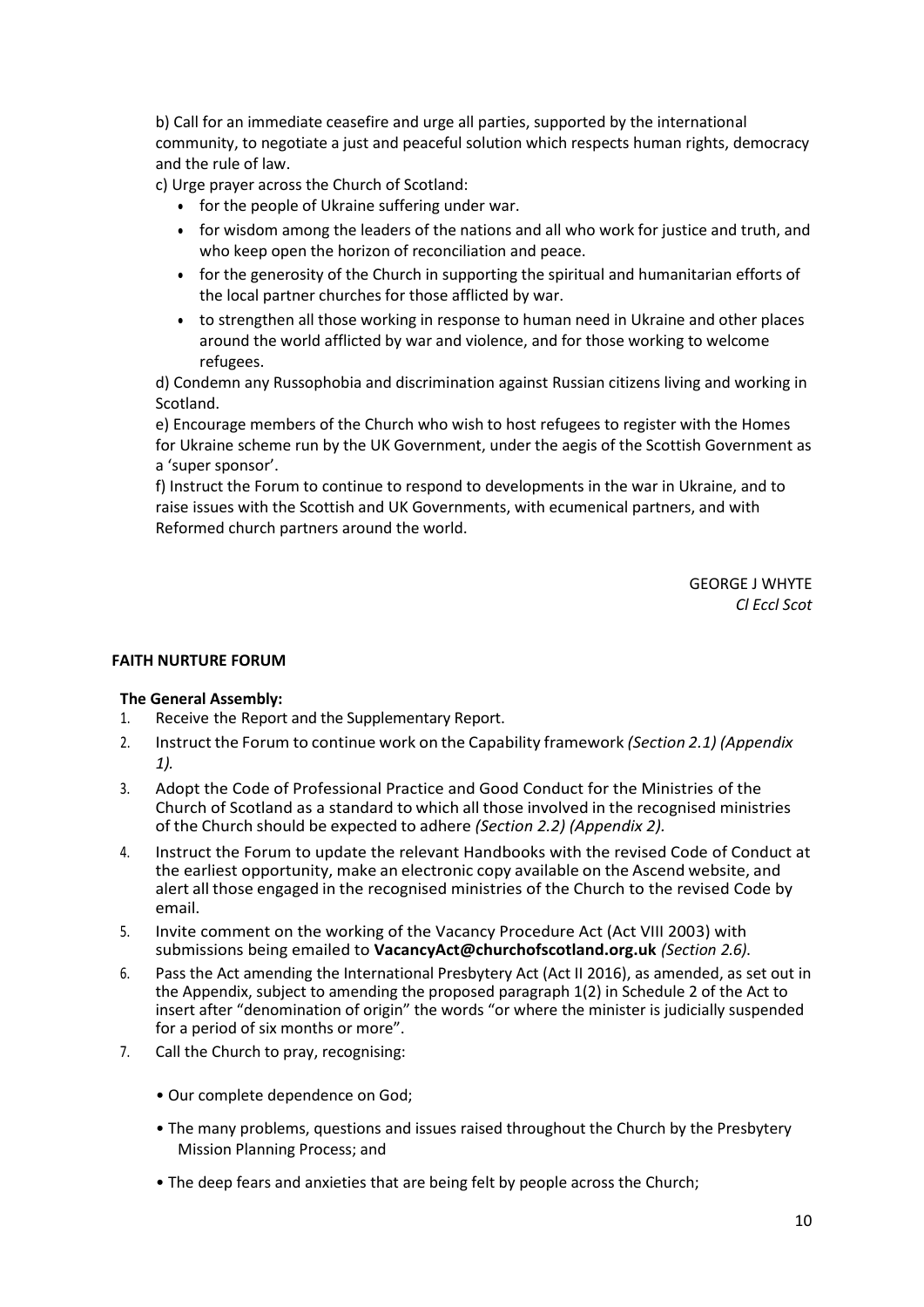And instruct the Forum to produce prayer resources to encourage and equip people to pray for the future well-being, peace and revival of the Church.

- 8. Instruct Presbyteries to engage with the young adults within their boundaries as part of their mission planning process.
- 9. Pass an Act amending the terms of the Presbytery Mission Plan Act (Act VIII 2021) as set out in Appendix 3 but subject to deletion of the proposed amendment to section 7.0(1) in section 3 of the amending Act.
- 10. Urge Kirk Sessions and Presbyteries when planning the union of congregations to consider the numerical size and composition of the united Kirk Session and also whether use might be made of fixed term appointments, bearing in mind the efficient operation of that court.
- 11. Recognise that the implementation of certain parts of the Presbytery Mission Plan Act is having unintended consequences where there is not consensus among the involved parties and strongly urge congregations, "hubs", groups of churches, "clusters", to meet together monthly over the coming years for corporate prayer and seek the power of the Holy Spirit and the blessing of God and invite Presbyteries to consider using the resources of the interim and transition ministry team in these changing circumstances.
- 12. In order to reduce the uncertainty and anxiety for existing probationers, ministry students, potential ministry candidates and those in familiarisation and reviewable tenure, instruct the Forum to publish by September 2022 full ministries numbers and projections of expected vacancies during the latter half of 2022 and 2023; full ministries numbers would entail

a. ministers of FTWS currently in charges,

b. number of MDS staff counted towards the 600 fulltime ministries target figure by end of 2025,

c. number of ministers in reviewable tenures,

d. number of ministers in familiarisation,

e. number of probationers (already normally included in the Faith Nurture Forum Report), and

f. number of ministers expected to retire that year;

with similar ministries numbers and vacancy projections to be included in subsequent Faith Nurture Forum (or its successor) Reports to the General Assembly.

- 13. Instruct Presbyteries to ensure that, in the period up to the General Assembly of 2025, where a weighting of resources is allocated to part or parts of the area of a Presbytery, the allocation of ministry in the Presbytery Mission Plan is demonstrably distributed so as to fulfil the spirit and purpose of the weighting; and instruct the Forum to take this principle into account in approving Presbytery Mission Plans.
- 14. Pass the Admission and Readmission of Ministers Act *(Appendix 4).*
- 15. Pass an Act amending the Selection and Training for Full-Time Ministry Act (Act X 2004) *(Appendix 5).*
- 16. Pass an Act amending the Readership Act (Act XVII 1992) *(Appendix 6).*
- 17. Pass an Act amending the Ordained Local Ministry Act (Act IX 2011) *(Appendix 7).*
- 18. Commend the Presbytery of Glasgow's commitment to 'Recharging the Eldership for the 21st Century' and instruct the Forum to listen to and, where appropriate, to share and develop the outcomes of the Presbytery's conference held on 05 March 2022.
- 19. Instruct the Forum to take time to reflect on the lower than anticipated uptake of Ordained Local Ministers, who were to play a pivotal role in previous Presbytery plans and report to the General Assembly of 2023.
- 20. Instruct the Forum, in conjunction with the Theological Forum, approved Education partners and any other relevant committees to investigate the possibility of creating an accelerated training course, similar or identical to the Church of England's 'Caleb Stream', which would allow Elders within a congregation to be trained and subsequently authorised by Presbytery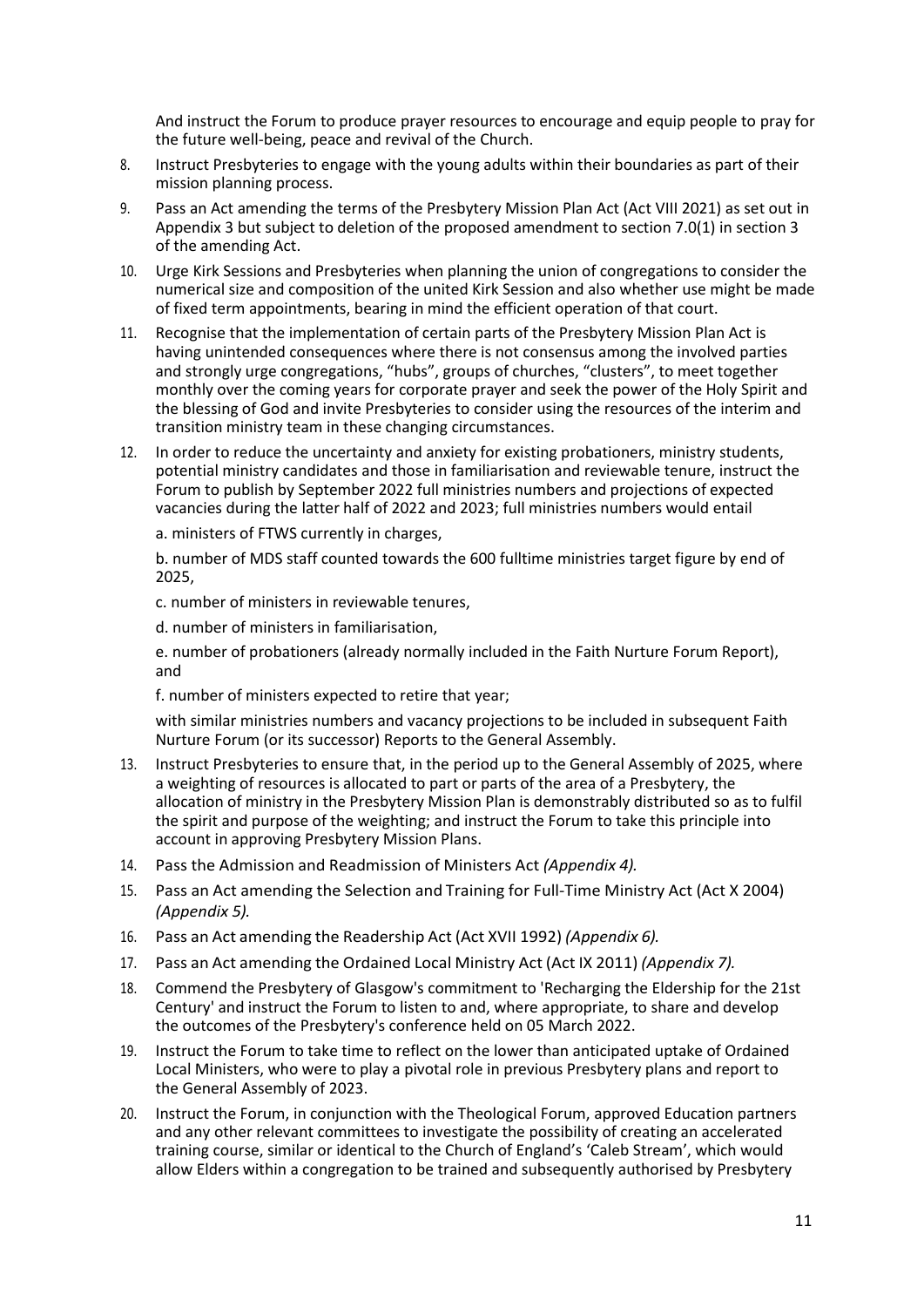to administer the Sacraments within their own congregations, and report to the General Assembly of 2023.

- 21. Instruct the Forum to commission a video series resource, telling the stories of churches who are thriving in the area of making new disciples, in an effort to provide 'real-life role models' of how congregations in different parish contexts can grow.
- 22. Express thanks for the service given by Rev Prof Susan Hardman Moore as Principal of New College, Edinburgh, and affirm the proposal that Rev Dr Alison Jack be appointed as her successor from 1 September 2022 (*Section 5.14*).
- 23. Nominate as trustees of the Housing and Loan Fund; (*Section 8*)
	- i. Dr Eilidh Renwick to serve for a second term;
	- ii. Reverend Scott McCarthy.
- 24. Affirm the commitment of the Church to place priority for the poorest at the heart of all that it does, recognising the mission of Priority Area congregations in this (*Section 15*).
- 25. Instruct the Forum to continue to develop and deliver the key priority of implementing the whole Church strategy of prioritising support for those living in poverty and at the margins within the Faith Action Plan, through the Priority Areas Implementation Group and Priority Areas Team.
- 26. Urge congregations to adopt the simple ACORN initiative (*section 15.1.1*) to help members join with others, following God on mission.
- 27. Congratulate the congregations of Guernsey St Andrew's in the Grange and Jersey St Columba's as they celebrate the 50th anniversary of being Church of Scotland congregations.
- 28. Note the changes made to the cap on 'saving up' Study Leave allowances and encourage all ministers to use or continue to use the scheme for their Continuing Ministerial Education.
- 29. Agree the amended corrected ministries allocations for the Presbyteries of Annandale & Eskdale and Aberdeen & Shetland as set out in Appendix 1 to the Supplementary Report.
- 30. Notwithstanding any past errors, instruct the Selection Committee to appoint three persons, to mediate a meeting with Gordon Presbytery, Faith Nurture Forum and the Assembly Trustees to:
	- i. Verify, according to the principles applied across all other Presbyteries, the appropriate weighting and allocation of ministries to Gordon Presbytery;
	- ii. In the light of the outcome of section (i) above assist (if required) the Presbytery of Gordon to complete their Presbytery Mission Plan; and
	- iii. Advise, where appropriate, on opportunities that might exist in:
		- a. Local ecumenical collaboration,
		- b. The shape of ministry allocation within the proposed new Presbytery, and
		- c. Initiatives that might qualify for funding under the newly create Seeds for Growth Fund;

and report the outcome of their work to the General Assembly of 2023.

- 31. Agree the weightings applied to each Presbytery for the purpose of allocating ministries set out in Appendix 1 to the Supplementary Report. (*Appendix 1*)
- 32. Approve the figures contained in Appendix 1 to the Supplementary Report as the total number of ministry posts to be allocated among the Presbyteries, and this to be the basis for the next five years, subject to annual reporting and agreement of the General Assembly as required in the Presbytery Mission Plan Act. *(Appendix 1)*.

GEORGE J WHYTE *Cl Eccl Scot*

#### **REGISTRATION OF MINISTRIES COMMITTEE**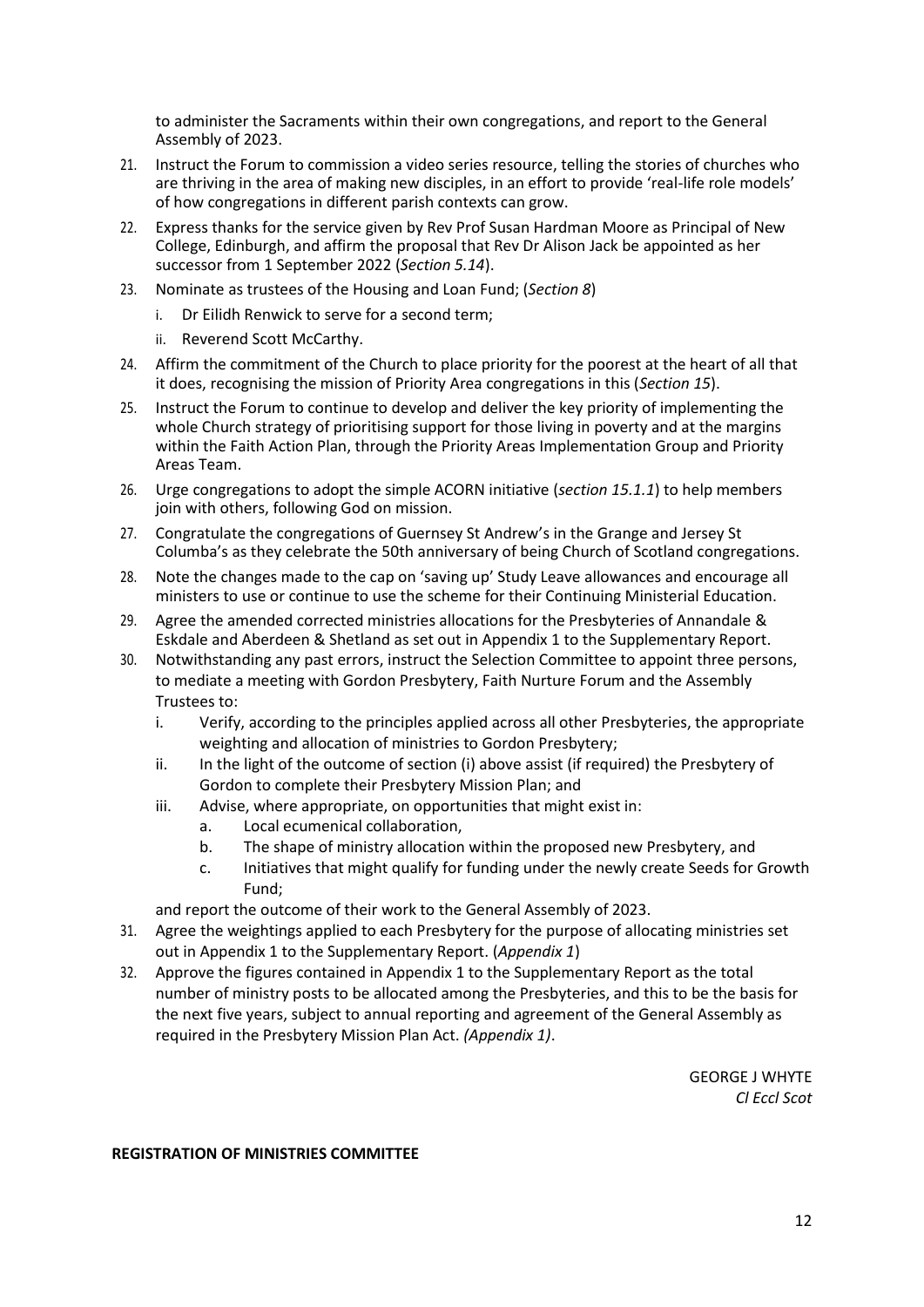## **The General Assembly:**

1. Receive the Report.

#### **COMMITTEE ON CHAPLAINS TO HM FORCES**

# **The General Assembly:**

- 1. Receive the Report.
- 2. Thank those who serve in Her Majesty's Forces as Chaplains for their service to Royal Navy, Army and Royal Air Force personnel, their families and the wider military community.
- 3. Recognise the particular service of those Chaplains who have served in support of the contribution of the Armed Services to efforts relating to Covid-19 and on operations in Afghanistan in summer 2021.
- 4. Recognise the contribution of Forces Chaplains to the Church's engagement with many young adults, some of whom might not otherwise come into contact with the ministry of the Church.
- 5. Commend to the prayers of the Church all Chaplains, their families and all those whom they serve.
- 6. Encourage eligible ministers of the Church to consider service as a Chaplain to HM Forces, Regular or Reservist.
- 7. Encourage those eligible to consider service as Chaplains in any of the Cadet organisations and thank all serving Cadet Chaplains.

GEORGE J WHYTE *Cl Eccl Scot*

## **SOCIAL CARE COUNCIL**

- 1. Receive the Report.
- 2. Commend the staff for their continued efforts throughout the past year in dealing with the challenges of an ongoing pandemic and give thanks for their dedicated service in Christ's name. *(Section 2)*
- 3. Note the financial impact of Covid-19 as it has affected occupancy, recruitment, service delivery and fundraising. *(Section 2)*
- 4. Thank all those who have supported CrossReach over the past year and encourage congregations to adopt CrossReach as a charity of choice for the next year and beyond so that services can be maintained and developed. *(Section 3)*
- 5. Commend the close collaboration between CrossReach and the Faith Impact Forum in responding to areas of concern to the Church as they impact on wider society and instruct the Faith Impact Forum to continue to work with CrossReach to make representation on issues of national importance including the proposed legislation on a National Care Service; the investment needed to support a net carbon zero target in the care sector; and the policy and funding framework required to tackle Scotland's high level of drugs related deaths. *(Section 3)*
- 6. Encourage the newly formed Presbyteries to recommit to the Presbytery Pledge at the earliest opportunity and consider how they might work more closely with CrossReach in their congregations and communities as they develop plans for the future. *(Section 3)*
- 7. Note the concerted efforts already made by CrossReach to deal with the challenges which pose a risk to future operations and endorse the priorities identified by the Board which will help set the conditions for consolidation and growth as part of a missional Church. *(Section 3)*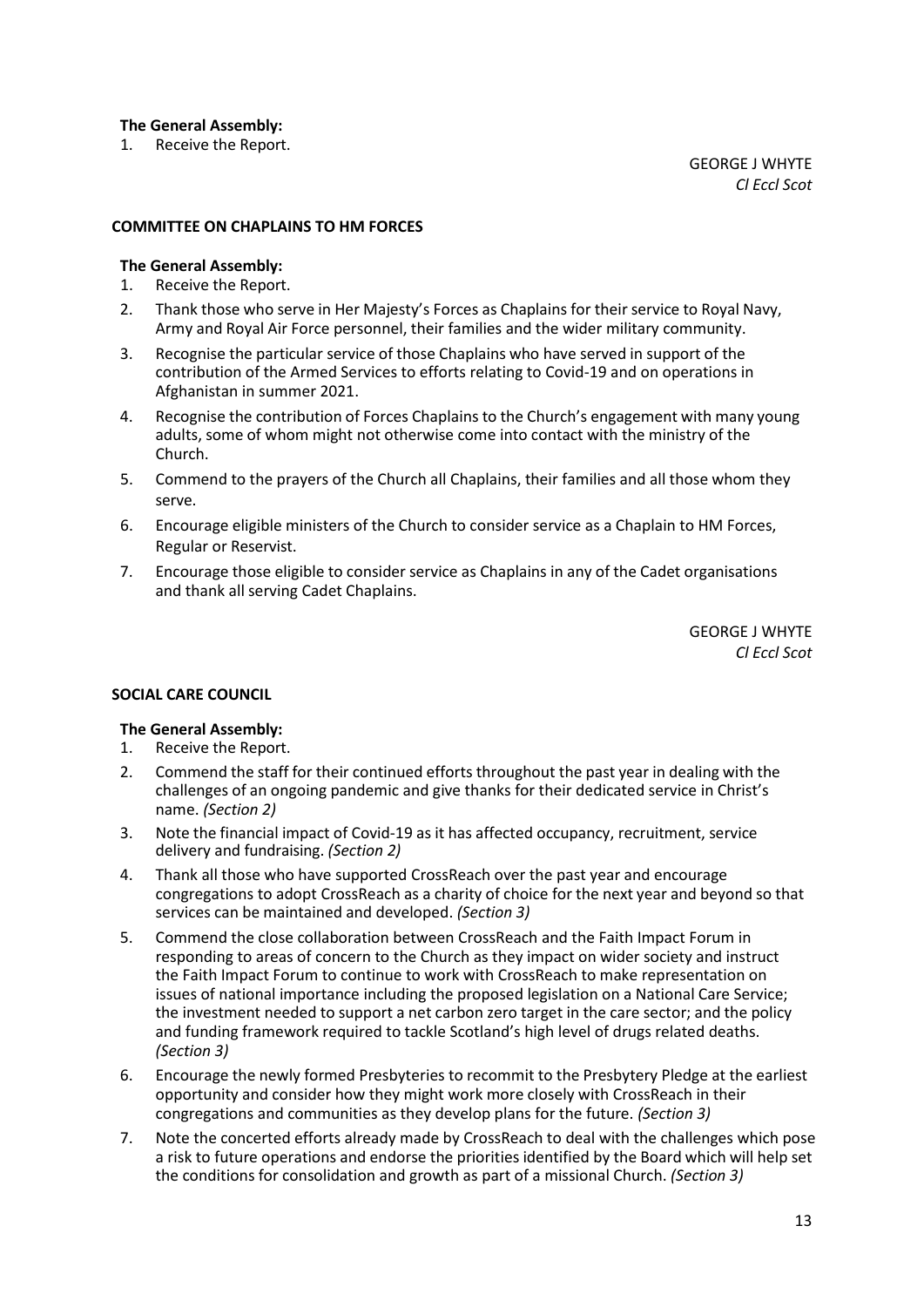- 8. Welcome the investment being made by Scottish Government to ensure that a Living Wage can be paid to all staff within the regulated Adult Care Workforce; thank the Assembly Trustees for their continued commitment to tackling this area of gender inequality and social injustice and encourage the Assembly Trustees and CrossReach Board to continue to push for the necessary resources to ensure parity across the whole workforce. *(Section 3)*
- 9. Give thanks for the thousands of people who have engaged with CrossReach services over the last year and who have enriched the life of CrossReach by sharing their stories and situations; rejoice in the achievements of those who have worked so hard to overcome personal challenges; commit to hold all who are being supported through the services in prayer. *(Section 4)*

# **CHURCH OF SCOTLAND GUILD**

# **The General Assembly:**

- 1. Receive the Report.
- 2. Welcome the Guild's 135th anniversary and acknowledge the significant impact the Guild has had in congregations and in the wider world during that time. *(Section 1.1.1)*
- 3. Commend the Guild on its efforts to maintain contact with and involvement of its membership as they emerge from pandemic restrictions. *(Section 2.4)*
- 4. Encourage Presbyteries and Guilds Together Groups to explore ways in which they can work together to support the greater involvement of Guilds in the mission of the Church. *(Section 3.6.2)*
- 5. Commend the further exploration of hybrid methods of meeting to enable wider participation in the national decision-making of the Guild. *(Section 3.7.2)*
- 6. Celebrate the significant number of new members who have joined this year and welcome the establishment of two new Guild branches. *(Section 5.1.2)*
- 7. Welcome new branches where Guilds have come together to provide a vibrant, sustainable local group and commend this approach as a model for future development. *(Section 5.1.4)*
- 8. Congratulate the Guild on the work of its Project Partnership Scheme 2021-24 and recognise the important issues tackled and vital monies raised. *(Section 4.3)*

GEORGE J WHYTE *Cl Eccl Scot*

## **IONA COMMUNITY BOARD**

- 1. Receive the Report.
- 2. Commend the Unlocked programme to congregations, ecumenical partners and other agencies as a model for supporting those in poverty, and call on local and national church leaders to resist those proposed increases in fuel and National Insurance Contributions which most affect those in poverty. *(Sections 3.2 - 3.5)*
- 3. Urge congregations and all people of goodwill to remember the people of Israel / Palestine in their prayers and to press HM Government and MPs to persuade the international community and the Israeli Government in particular to bring about change in the pursuit of human rights, justice and peace for all in the Holy Land. *(Sections 4.4/4.5)*
- 4. Call upon all people of goodwill to raise awareness of the historical legacy of slavery, and to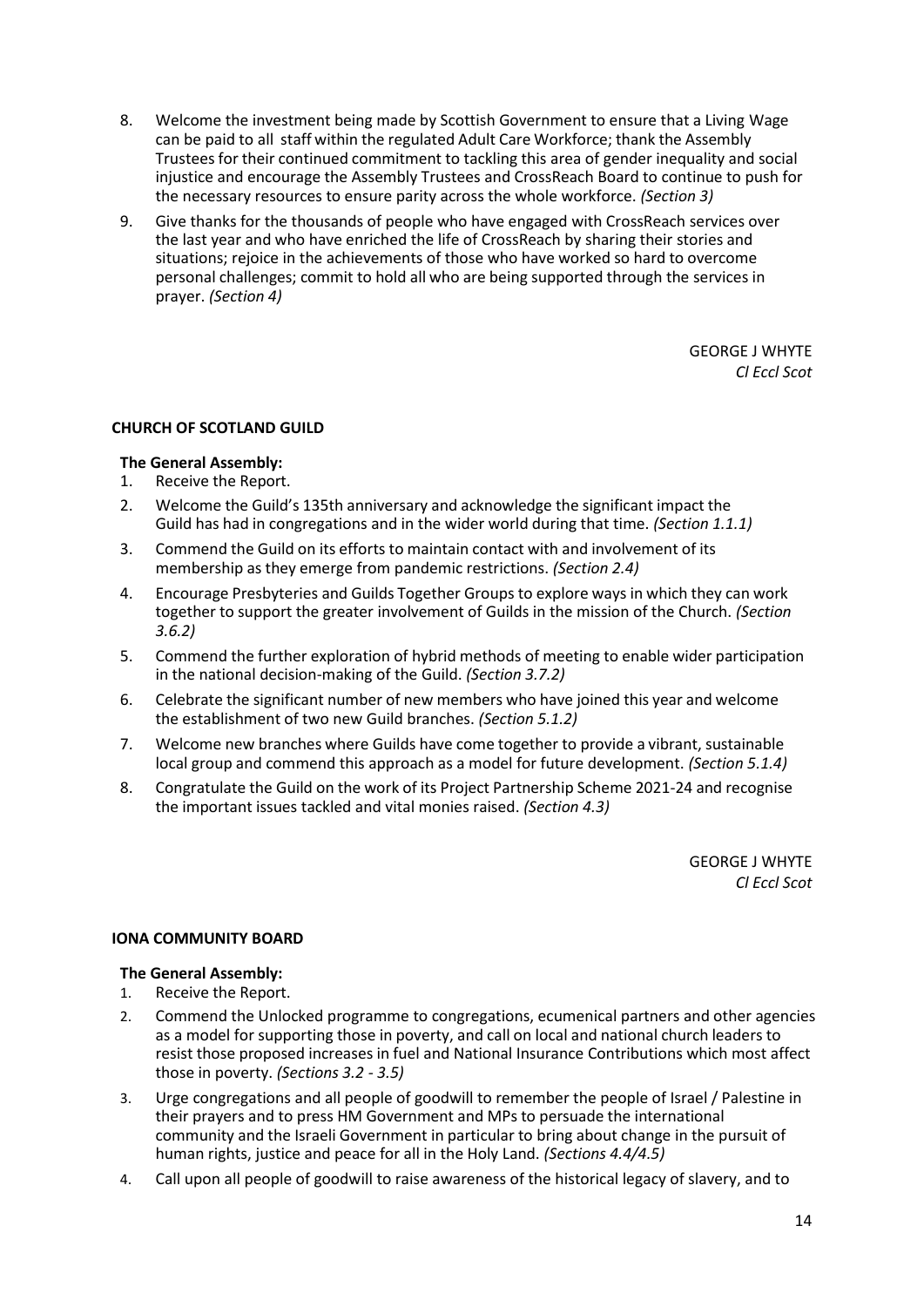support congregations and faith communities in their endeavours to research the historical legacy of slavery in their own areas, particularly in relation to local religious buildings. *(Sections 4.8/4.9)*

> GEORGE J WHYTE *Cl Eccl Scot*

## **GENERAL TRUSTEES**

#### **The General Assembly:**

- 1. Receive the Report and 2021 Accounts of the General Trustees. *(Section 1.2)*
- 2. Welcome progress on the Presbytery Mission Plan Act (Act VIII 2021). *(Section 2.1)*
- 3. Welcome:-
	- (a) the decision to provide 50% of the cost of centrally employed Presbytery Buildings Officers for reformed Presbyteries for three years, and *(Section 3.5.2)*
	- (b) the appointments of Presbytery Buildings Officers in Fife and Clyde. *(Section 3.5.3)*
- 4. Remind Financial Boards of their duty to provide a habitable manse and to keep it in a good state of repair and decoration and remind Presbyteries of their oversight obligations in terms of Regulations VII 2007. *(Section 4.3.8)*
- 5. Instruct Congregations a) to provide a valid Energy Performance Certificate with the Manse Condition Schedule when this is submitted for inspection to Presbytery from December 31st 2022 and b) to ensure the Energy Performance Certificate Rating for the Manse is within Categories A - C by 31st December 2025 as a target date through carrying out any necessary improvements to the building or through the sale and purchase of an approved Manse by that date.
- 6. Instruct the General Trustees and Faith Nurture Forum to work with Presbyteries to help them audit and assess the current stock of manses and other residential properties across the Church in such areas as energy efficiency, provision of services, maintenance to a good standard and future sustainability and to remind Presbyteries of their ongoing responsibility to ensure that where there are concerns around the condition of a manse they should consider what action should be taken, which may include working with the congregation to upgrade or replace said manse.
- 7. Welcome the proposed Consolidating Act for General Assembly 2023. *(Section 6.1.3)*
- 8. Note that the appointment of the Chair and the Vice-Chair has been delayed due to resignation of the Chair in March 2022. *(Section 6.2.1)*
- 9. Authorise payment of £1,900 to each of Mr Ian Townsend as the Chair and Rev Fiona Mathieson as the Vice-Chair for their services over the past year *(Section 6.2.2).*
- 10. Note and endorse the position of the General Trustees in relation to ongoing discussions with the Scottish Government about the significant adverse impact on the Church of the Land Reform (Scotland) Act 2016 (Register of Persons Holding Controlled Interest in Land) Regulations 2021. *(Section 7.2)*

GEORGE J WHYTE *Cl Eccl Scot*

#### **SAFEGUARDING COMMITTEE**

- 1. Receive the Report.
- 2. Note the Safeguarding Service Annual Statistical Report and thank all Safeguarding Coordinators for their continued commitment to safeguarding in the Church. *(Section 2)*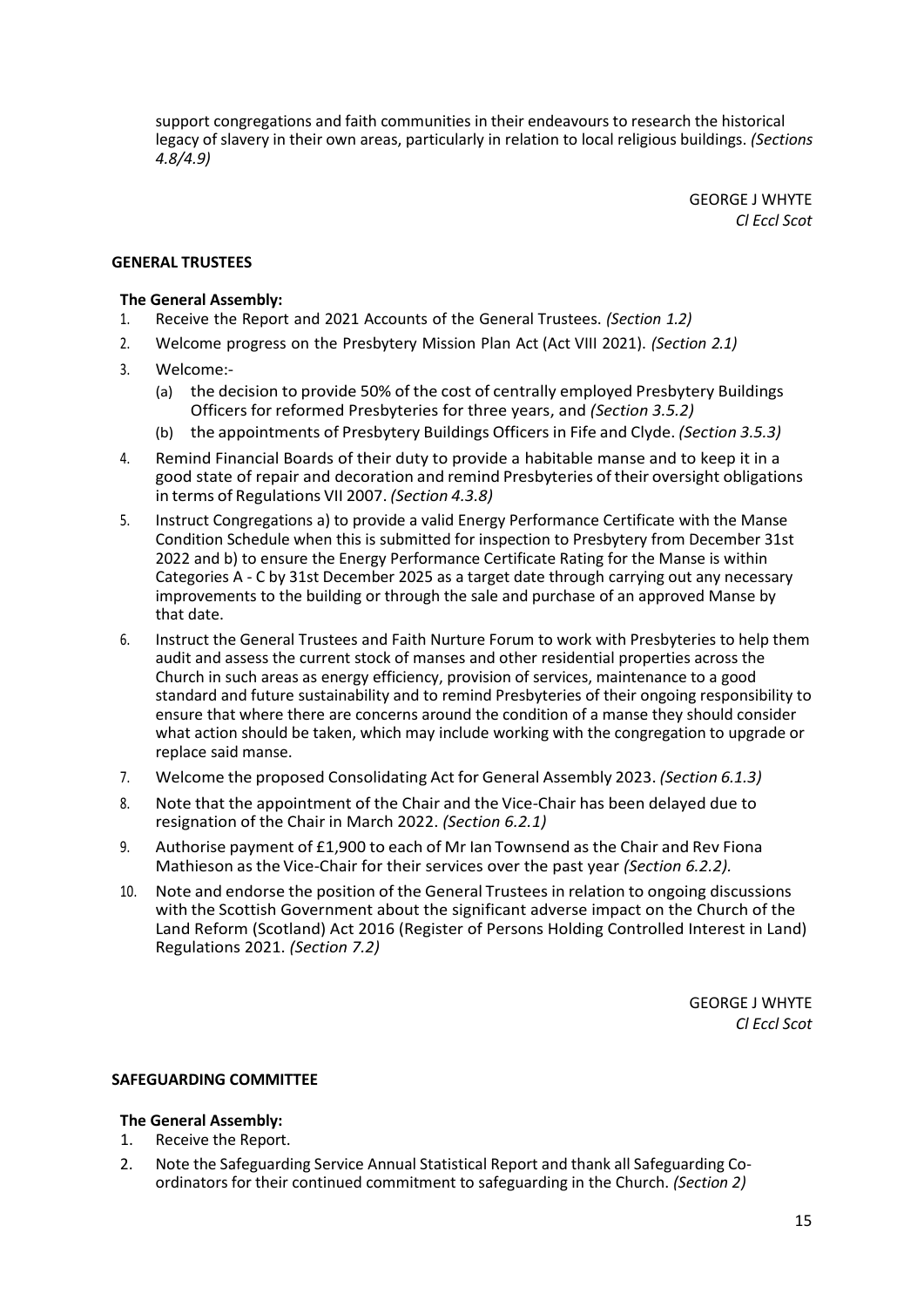- 3. Note the work being undertaken by the Safeguarding Committee to manage those who pose a risk in Church communities and thank congregational Safeguarding Panels for their work in this area. *(Section 3)*
- 4. Instruct Ministers (for this purpose to include parish ministers, Interim Ministers, Transition Ministers, Associate Ministers, auxiliary ministers, probationers, OLM, readers, locums, and Armed Forces chaplains), to undertake safeguarding training as prescribed by the Safeguarding Service. *(Section 4.1.3)*
- 5. Instruct Presbyteries to maintain a Presbytery Safeguarding Register and to ensure compliance with the recommended safeguarding training in accordance with the process set out in Appendix 1 to the Report. *(Section 4.1.5)*
- 6. Note the change of title from Kirk Session Safeguarding Training to Trustee Safeguarding Training and instruct all active charity trustees to attend. *(Section 4.3)*
- 7. Instruct Presbyteries and Kirk Sessions to ensure that all those doing regulated work (paid or voluntary) and charity trustees attend refresher Safeguarding Training appropriate to their role no less frequently than every five years. *(Section 4.4)*
- 8. Encourage congregations to mark 'Safeguarding Sunday' on Sunday 19<sup>th</sup> June 2022, or any other suitable Sunday in June. *(Section 5.1)*
- 9. Instruct Kirk Sessions and Presbyteries to put in place a Whistleblowing Policy as soon as practicable. *(Section 6)*
- 10. Note the collaborative work with the Communications Department to bring an online Safeguarding Handbook to the Church of Scotland website. *(Section 7.1.2)*
- 11. Note the work of the Survivor Working Group. *(Section 8)*
- 12. Note the work to bring an online solution to SG7 and SG11. *(Section 9)*
- 13. Note the updated position in relation to the Disclosure (Scotland) Act 2020. *(Section 10)*

## **TRUSTEES OF THE CHURCH OF SCOTLAND HOUSING AND LOAN FUND FOR RETIRED MINISTERS AND WIDOWS AND WIDOWERS OF MINISTERS MAY 2022**

## **The General Assembly:**

- 1. Receive the Report.
- 2. Appoint Mrs Barbara Finlayson as a Trustee of the Fund.

GEORGE J WHYTE *Cl Eccl Scot*

## **NOMINATION COMMITTEE**

## **The General Assembly:**

- 1. Receive the Report.
- 2. Encourage the Standing Committees and each of the Presbyteries to invite members of Standing Committees to speak to Presbytery about the benefits of serving the wider Church with a view to generating nominations. *(Section 1.2)*
- 3. Make alterations to the Standing Committees of the General Assembly as set forth in the Report *(Section 7),* subject to the following further alterations:

*Add*